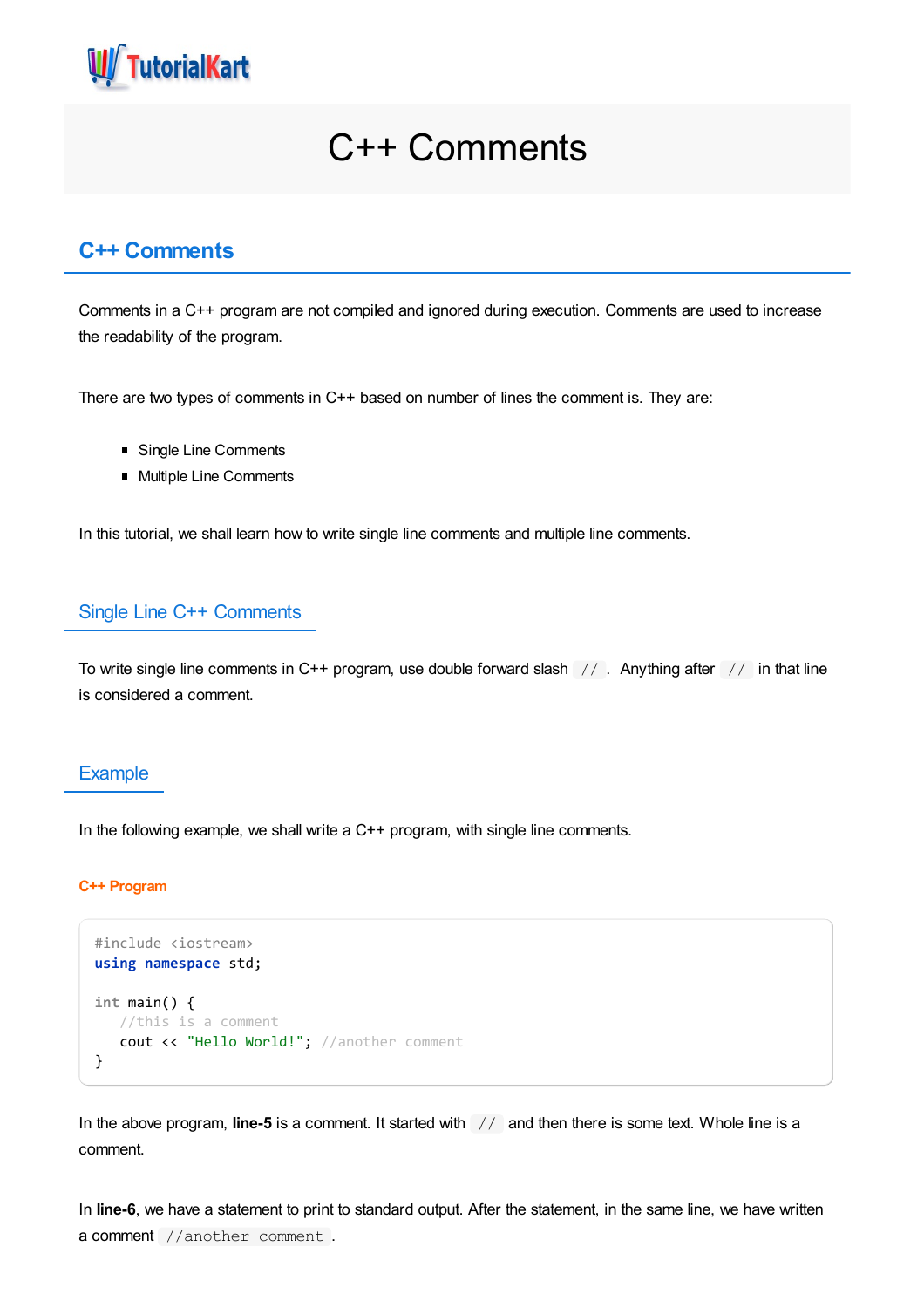These are single line comments in C++.

# Multiple Line C++ Comments

You can also write comments that span over two or more lines.

To write multiple line comments, start your comment with  $\frac{1}{x}$  and end with  $\frac{x}{1-x}$ .

# **Example**

Following is an example program, where we have a multiple line comment enclosed between  $\frac{1}{x}$  and  $\frac{x}{y}$ .

#### **C++ Program**

```
#include <iostream>
using namespace std;
int main() {
  /*
  This is a
  multiple line
  comment
   */
  cout << "Hello World!";
}
```
These are multiple line comments.

### **Conclusion**

In this  $C_{++}$  [Tutorial](https://www.tutorialkart.com/cpp/), we learned how to write single line and multiple line comments in  $C_{++}$  programs.

| C++ Tutorials             |  |
|---------------------------|--|
| $\div$ C++ Tutorial       |  |
| ← C++ Hello World Program |  |
| $+$ C++ If Else           |  |
| $\div$ C++ Switch         |  |
| ← C++ Ternary Operator    |  |
|                           |  |